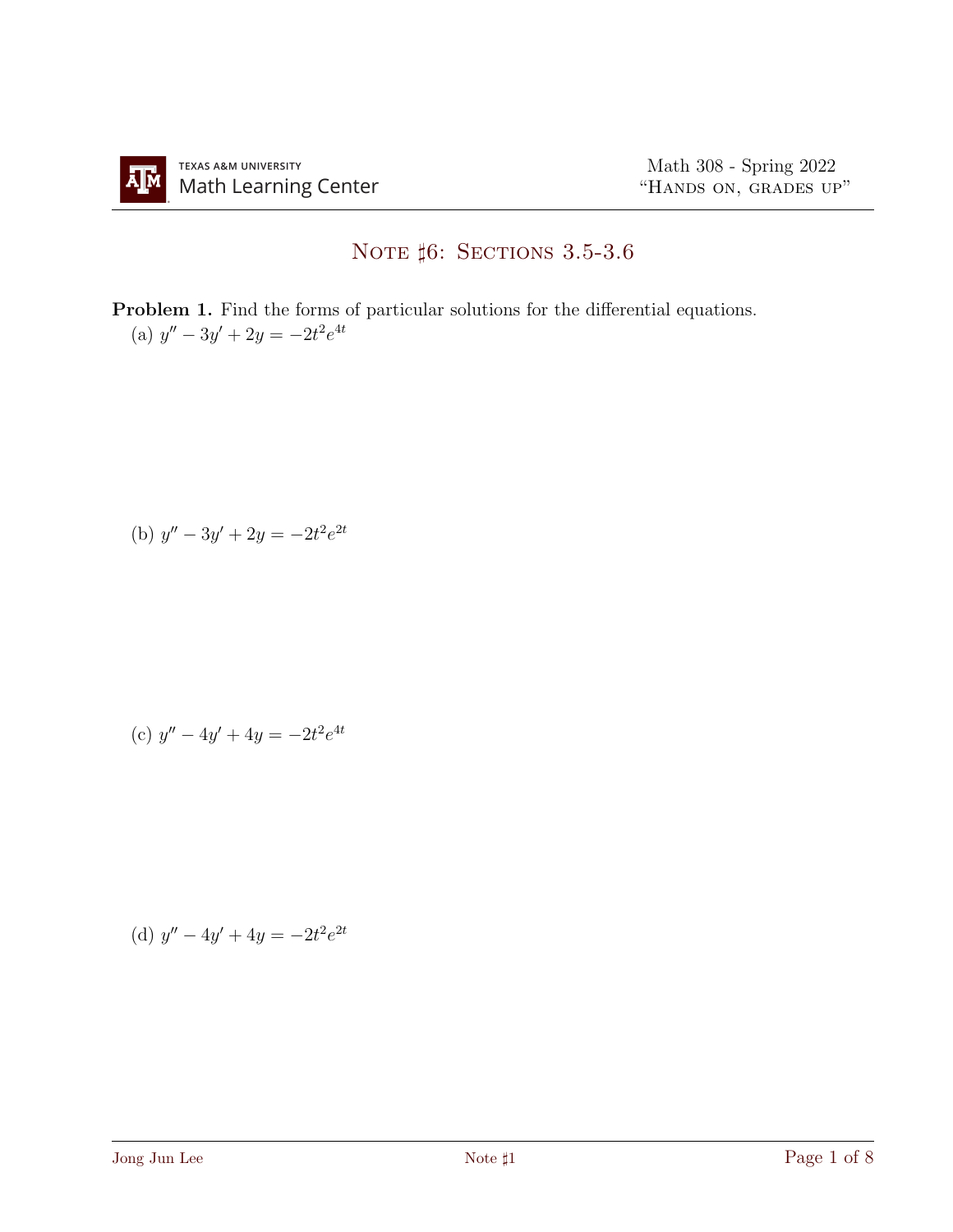(e) 
$$
y'' - 4y' + 4y = 3e^{2t} \cos(2t)
$$

(f) 
$$
y'' - 4y' + 13y = 3e^{2t} \cos(2t)
$$

(g) 
$$
y'' - 4y' + 13y = 3e^{2t} \cos(3t)
$$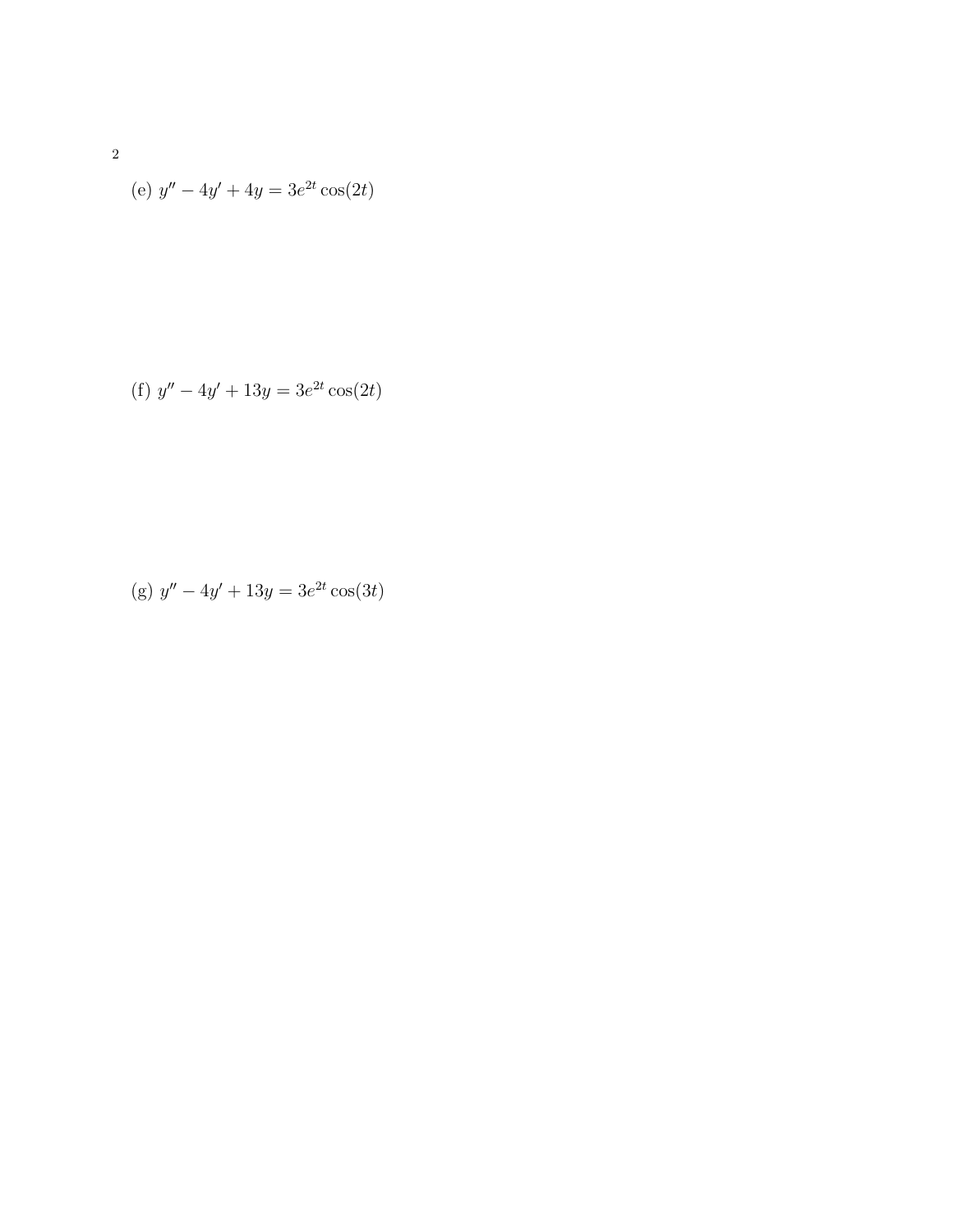Problem 2. Find the general solutions of the given differential equations using the method of  $underemined$   $coefficients.$ 

 $(a)$ 

$$
y'' - 2y' - 3y = 3e^{2t}
$$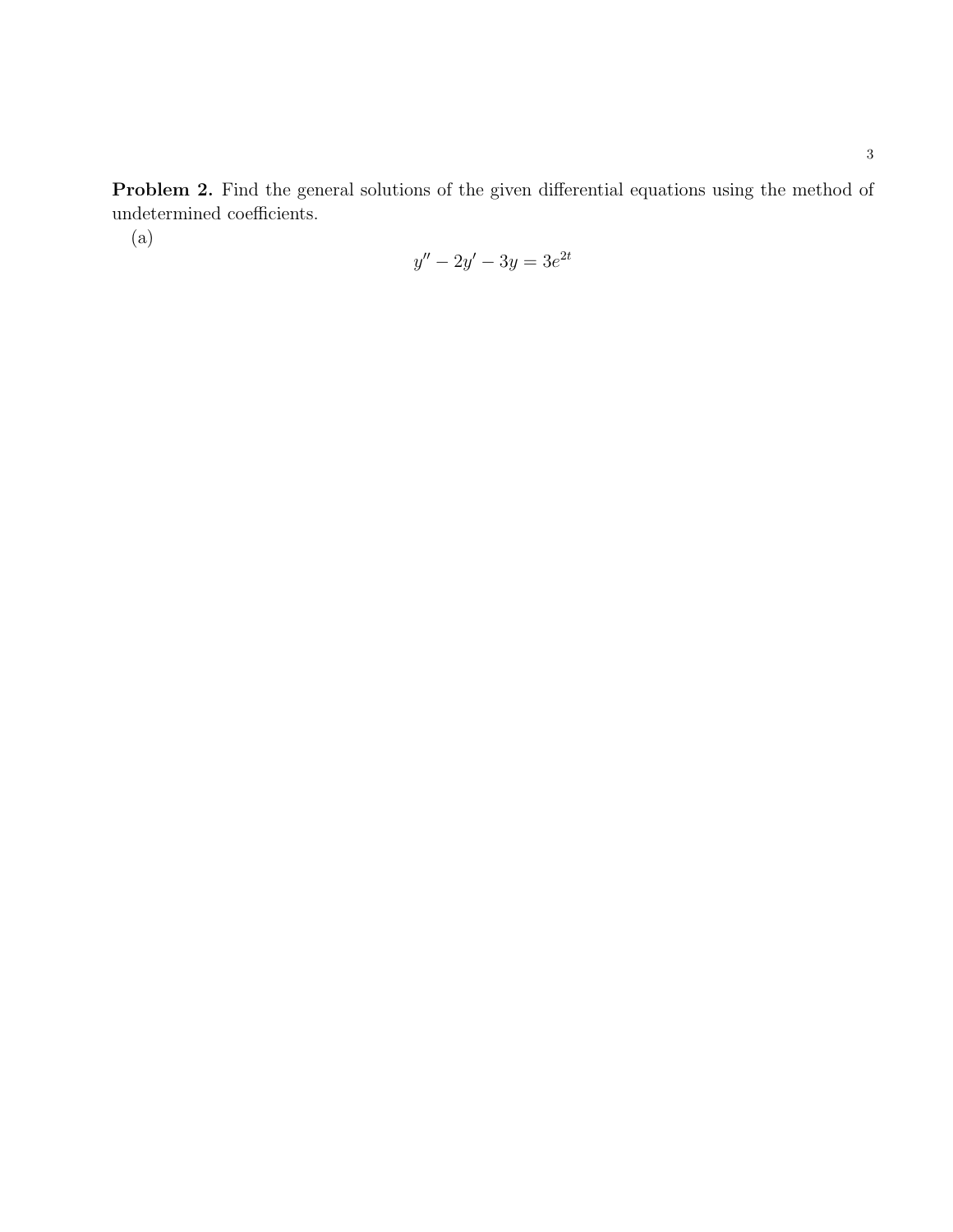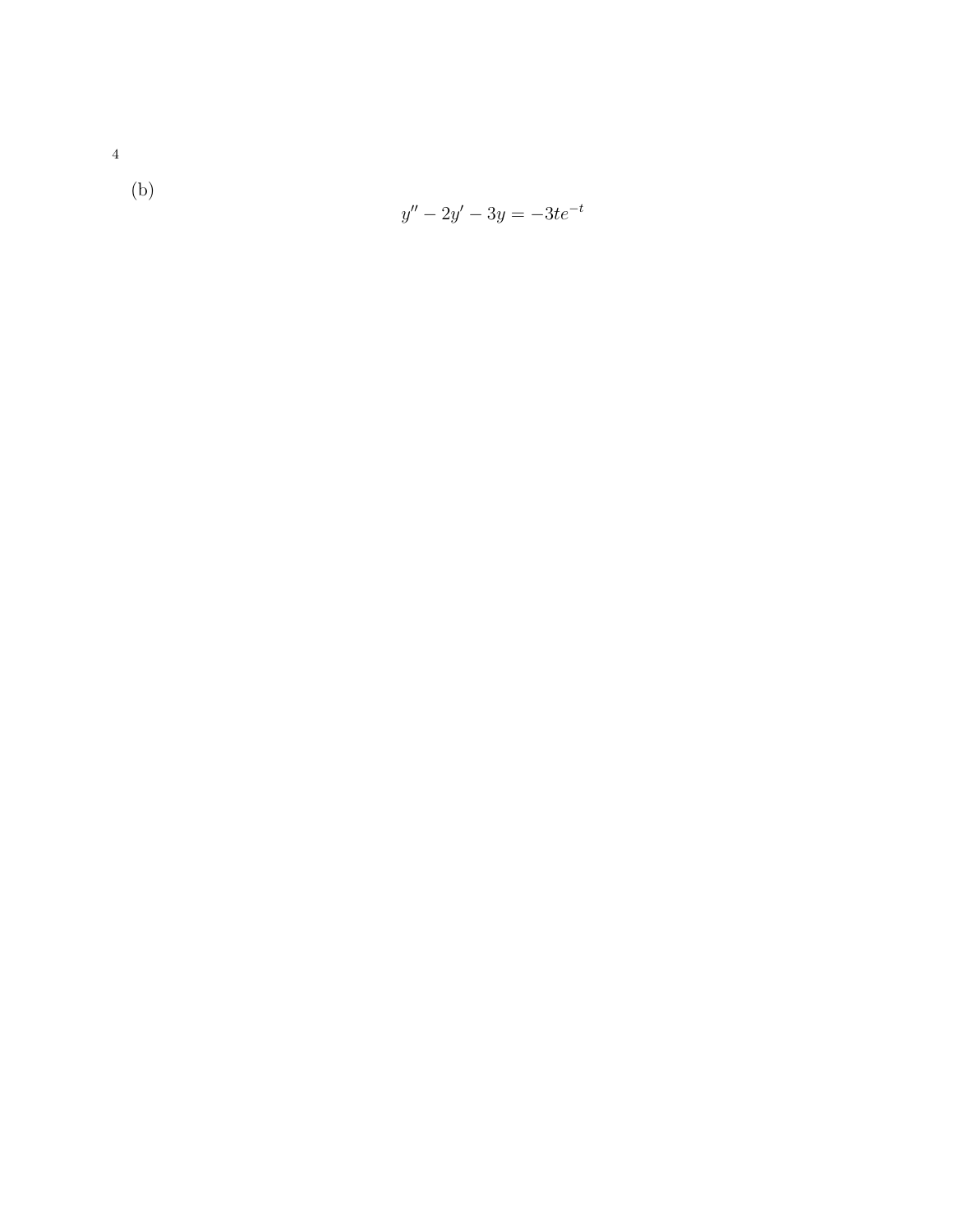$(c)$ 

$$
y'' - 2y' - 3y = 3e^{2t} - 3te^{-t}
$$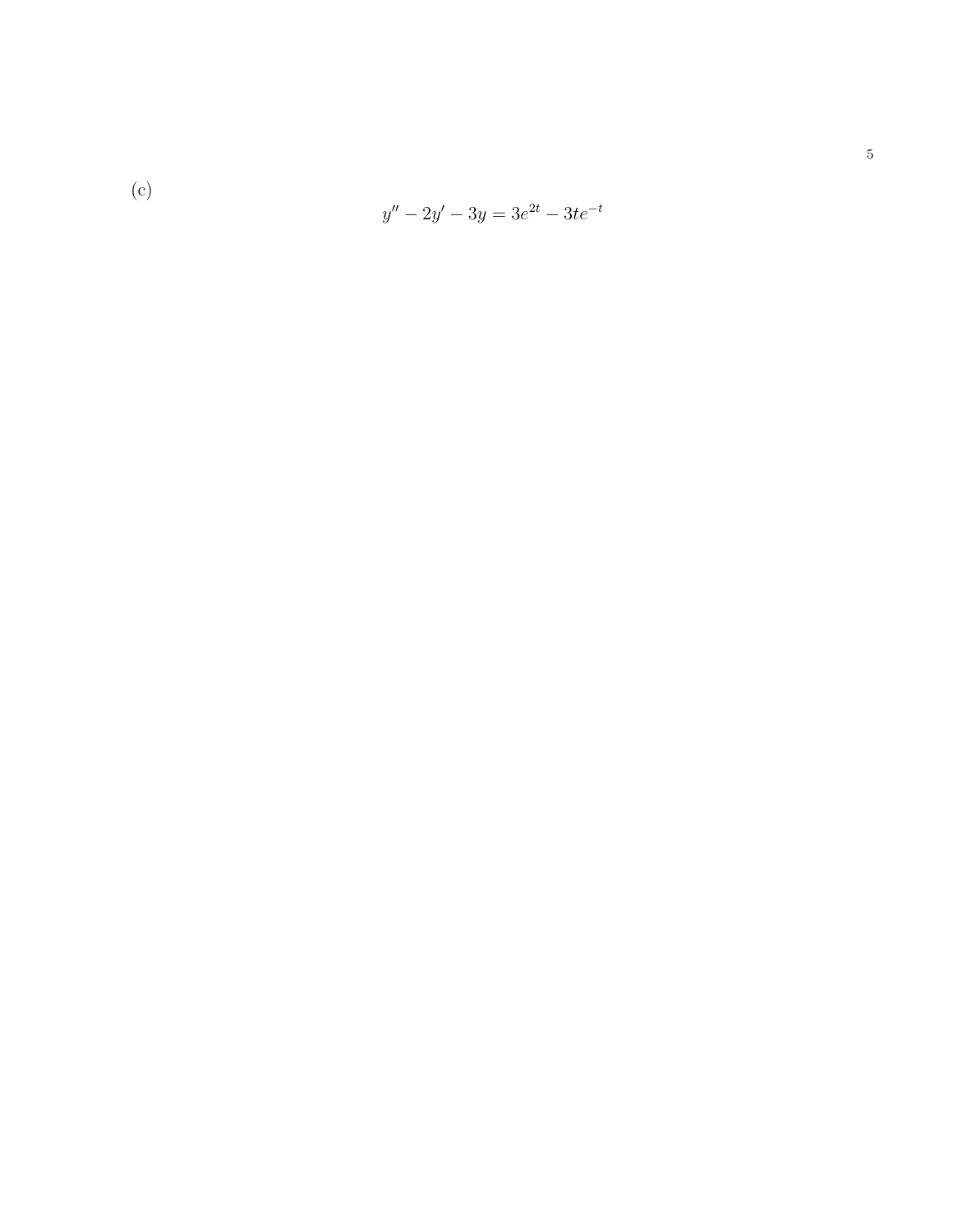Problem 3. Find the solution of the given initial value problem using the method of undetermined coefficients.

$$
y'' - 2y' + y = te^{t} + 4, \quad y(0) = 1, \quad y'(0) = 1
$$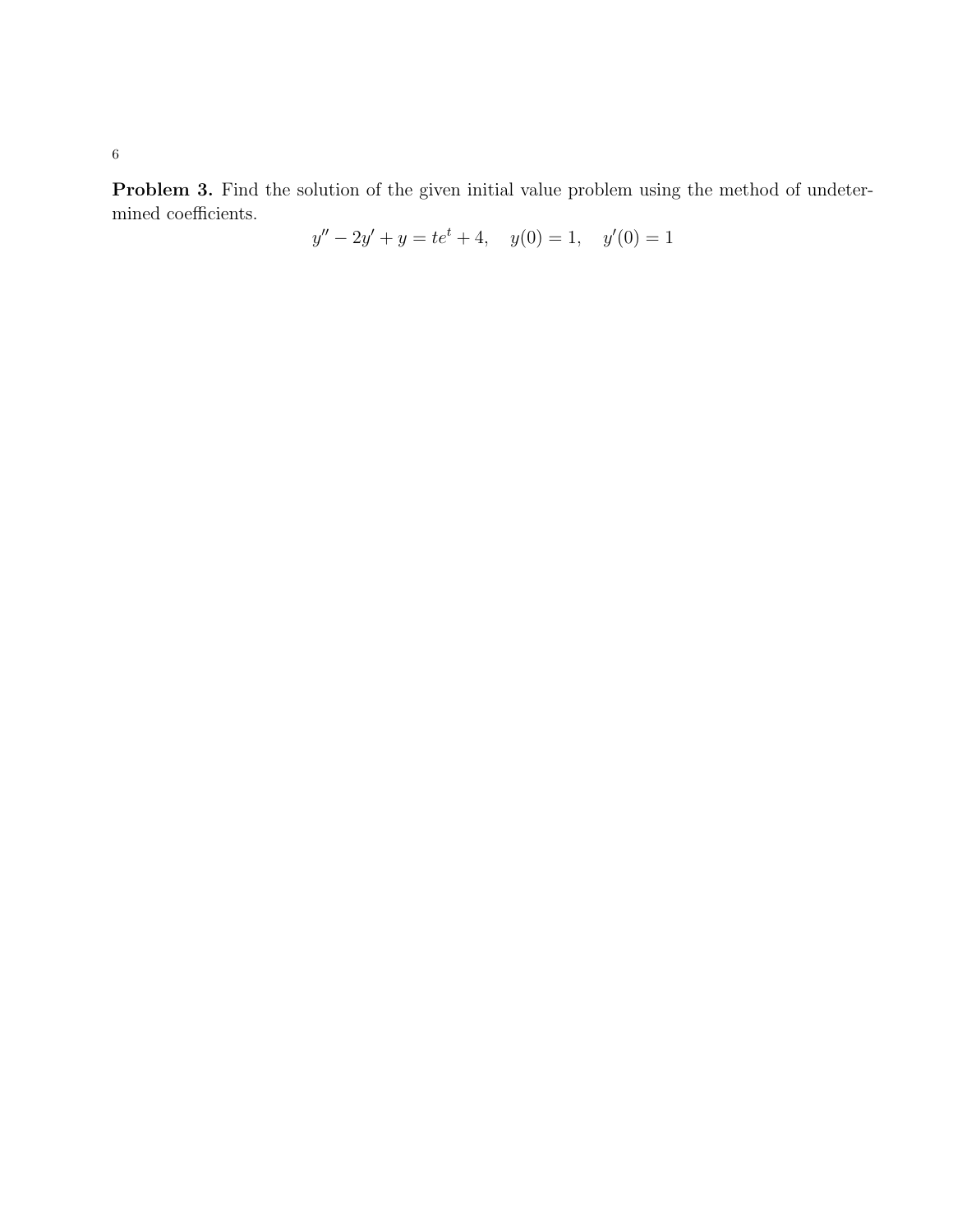Problem 4. Use the method of variation of parameters to find a particular solution.

$$
y'' - y' - 2y = 2e^{-t}
$$